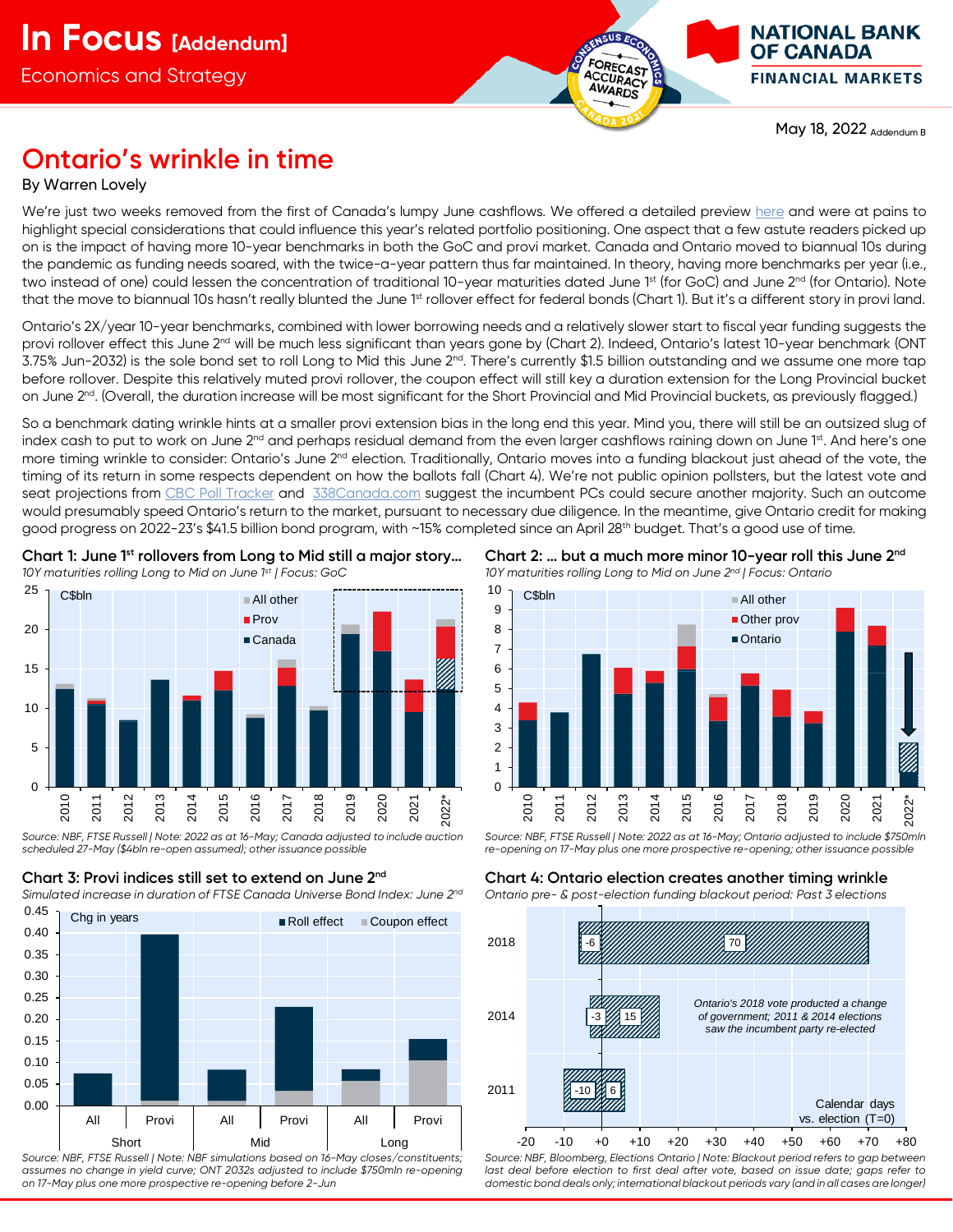## Economics and Strategy **In Focus**



## **Economics and Strategy**

## **Montreal Office Toronto Office** 514-879-2529 416-869-8598

# Stéfane Marion Matthieu Arseneau Warren Lovely

Kyle Dahms Daren King Jocelyn Paquet Taylor Schleich

*Economist Economist Economist Rates Strategist*

## Alexandra Ducharme Angelo Katsoras

*Economist Geopolitical Analyst* [alexandra.ducharme@nbc.ca](mailto:alexandra.ducharme@nbc.ca) [angelo.katsoras@nbc.ca](mailto:angelo.katsoras@nbc.ca)

stefane.marion@nbc.ca matthieu.arseneau@nbc.ca warren.lovely@nbc.ca

*Chief Economist and Strategist Deputy Chief Economist Chief Rates and Public Sector Strategist*

kyle.dahms@nbc.ca daren.king@nbc.ca jocelyn.paquet@nbc.ca taylor.Schleich@nbc.ca

## **General**

This Report was prepared by National Bank Financial, Inc. (NBF), (a Canadian investment dealer, member of IIROC), an indirect wholly owned subsidiary of National Bank of Canada. National Bank of Canada is a public company listed on the Toronto Stock Exchange.

The particulars contained herein were obtained from sources which we believe to be reliable but are not guaranteed by us and may be incomplete and may be subject to change without notice. The information is current as of the date of this document. Neither the author nor NBF assumes any obligation to update the information or advise on further developments relating to the topics or securities discussed. The opinions expressed are based upon the author(s) analysis and interpretation of these particulars and are not to be construed as a solicitation or offer to buy or sell the securities mentioned herein, and nothing in this Report constitutes a representation that any investment strategy or recommendation contained herein is suitable or appropriate to a recipient's individual circumstances. In all cases, investors should conduct their own investigation and analysis of such information before taking or omitting to take any action in relation to securities or markets that are analyzed in this Report. The Report alone is not intended to form the basis for an investment decision, or to replace any due diligence or analytical work required by you in making an investment decision.

This Report is for distribution only under such circumstances as may be permitted by applicable law. This Report is not directed at you if NBF or any affiliate distributing this Report is prohibited or restricted by any legislation or regulation in any jurisdiction from making it available to you. You should satisfy yourself before reading it that NBF is permitted to provide this Report to you under relevant legislation and regulations.

National Bank of Canada Financial Markets is a trade name used by National Bank Financial and National Bank of Canada Financial Inc.

## **Canadian Residents**

NBF or its affiliates may engage in any trading strategies described herein for their own account or on a discretionary basis on behalf of certain clients and as market conditions change, may amend or change investment strategy including full and complete divestment. The trading interests of NBF and its affiliates may also be contrary to any opinions expressed in this Report.

NBF or its affiliates often act as financial advisor, agent or underwriter for certain issuers mentioned herein and may receive remuneration for its services. As well NBF and its affiliates and/or their officers, directors, representatives, associates, may have a position in the securities mentioned herein and may make purchases and/or sales of these securities from time to time in the open market or otherwise. NBF and its affiliates may make a market in securities mentioned in this Report. This Report may not be independent of the proprietary interests of NBF and its affiliates.

This Report is not considered a research product under Canadian law and regulation, and consequently is not governed by Canadian rules applicable to the publication and distribution of research Reports, including relevant restrictions or disclosures required to be included in research Reports.